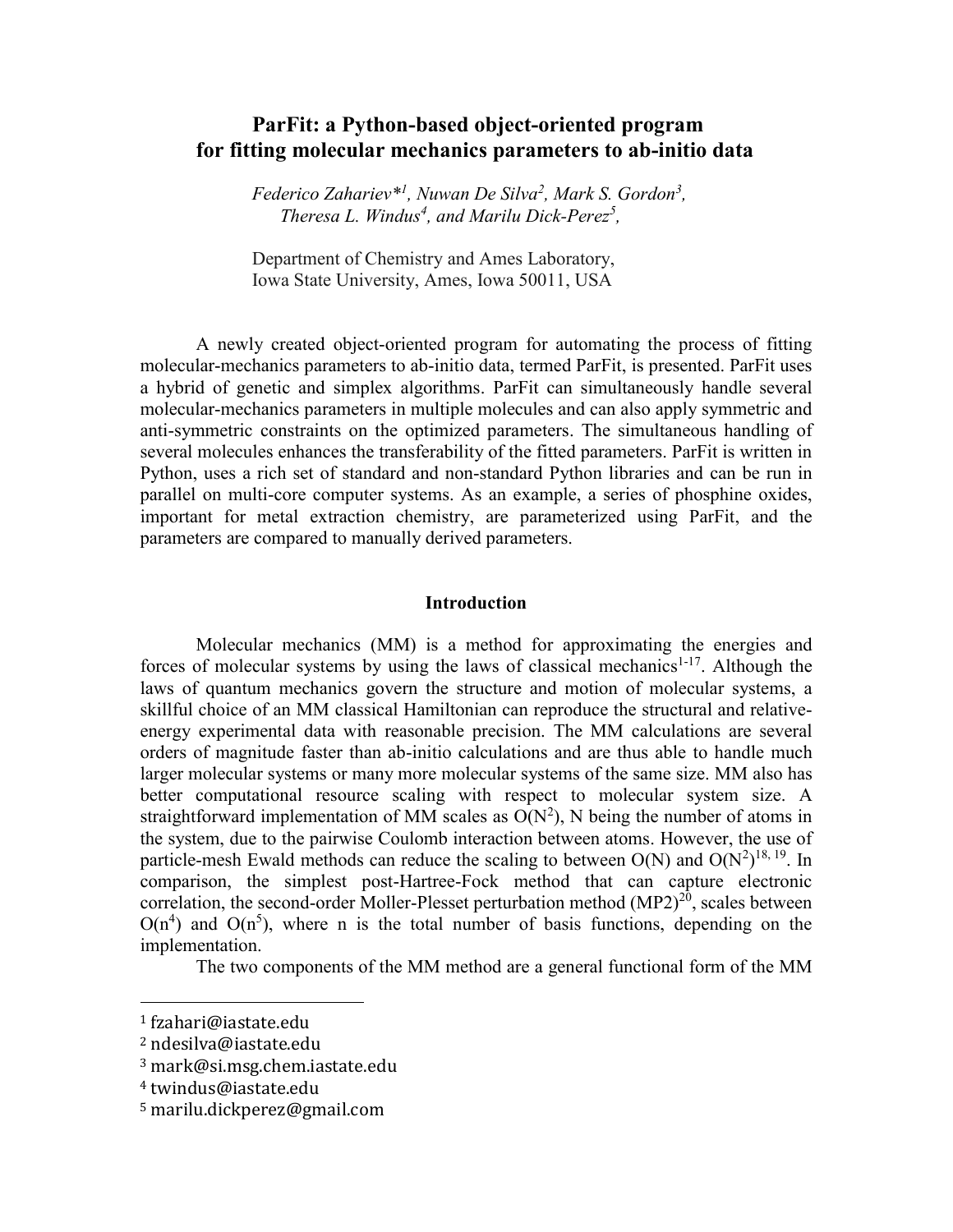energy and a set of parameters corresponding to different types of interatomic energy components. Popular versions for both are  $UFF^{21}$ , AMBER<sup>22-24</sup>, OPLS<sup>25</sup>, MM3<sup>26-28</sup> and  $MMFF<sup>29</sup>$  and are, except for UFF, predominantly used for calculations of large organic and biological molecules. However, the lack of availability and/or quality of parameters for organometallic compounds limits the types of systems for which MM can be used.

To obtain parameters for a given atom based MM functional form, one either determines them manually on a trial-and-error basis, guided by experience and intuition, or one uses the least-square method to fit to experimental<sup>30</sup> or ab-initio data<sup>31</sup>. Another appealing possibility is to use the coarse-grained force matching method<sup>32, 33</sup>. The manual fitting process is not ideal because it can be time consuming. A wide range of optimization algorithms has been used to automate the fitting process using a leastsquares method. These optimization algorithms generally fall into two categories: deterministic and stochastic algorithms. Within the deterministic category; the Powell<sup>34</sup>, Newton-Raphson<sup>35</sup>, and Nelder-Mead simplex  $(NM)^{36}$  algorithms are used; and within the stochastic category, the Monte-Carlo simulated annealing<sup>34, 37</sup> and the genetic algorithm  $(GA)^{38-42}$  are used for the MM parameter fitting process. ForceBalance is an example of a recent efficient program for MM parameter fitting that is written in Python and based on either deterministic or stochastic algorithms<sup>43, 44</sup>. ForceBalance can utilize the energy-gradient, in addition to the energy itself. A hybridization of deterministic and stochastic algorithms was also recently shown to be effective in the implementation of the Paramfit program<sup>45</sup>. For a review on MM parametrization methods, see the Norrby and Brandt review<sup>46</sup>.

Each of the above three optimization strategies has certain advantages and disadvantages. Par $Fit^{47}$ , presented here, takes advantage of all three strategies: the stochastic GA, the deterministic Powel or NM simplex algorithms, and a sequential hybridization of these two types of algorithms. ParFit is primarily aimed at being a platform for quick prototyping of new MM parameter fitting strategies and additionally having the possibility to be combined with different ab-initio and MM programs. To this end, ParFit is written in Python using a flexible object-oriented design and parallelized for an order of magnitude faster performance with respect to serial execution on modern multi-core computer systems. In addition, ParFit can apply symmetric and anti-symmetric constraints on the optimized MM parameters, i.e. two MM parameters might be constrained to have the same absolute value and either the same (symmetric constraint) or opposite (anti-symmetric constraint) sign during the optimization process.

ParFit currently uses GAMESS (General Atomic and Molecular Electronic Structure System)<sup>48, 49</sup> or NWChem<sup>50</sup> for ab-initio calculations and the SerenaSoft MM Engine for the MM3 and MMFF parameters<sup>51</sup>. ParFit can easily be extended to other abinitio programs, MM force fields, and MM engines. The SerenaSoft MM Engine was chosen as a basis for ParFit, because the MM3 force-field form is among the most accurate ones for small organic molecules $52$ .

The accuracy and applicability of the MM method largely depends, to a large extent, on the transferability of the MM parameters. Transferability of MM parameters means that the parameters obtained by fitting one group of molecules can be successfully used on molecules outside of this initial group. The ability of ParFit to simultaneously handle several molecules during the MM parameter fitting process greatly enhances the transferability of the fitted parameters.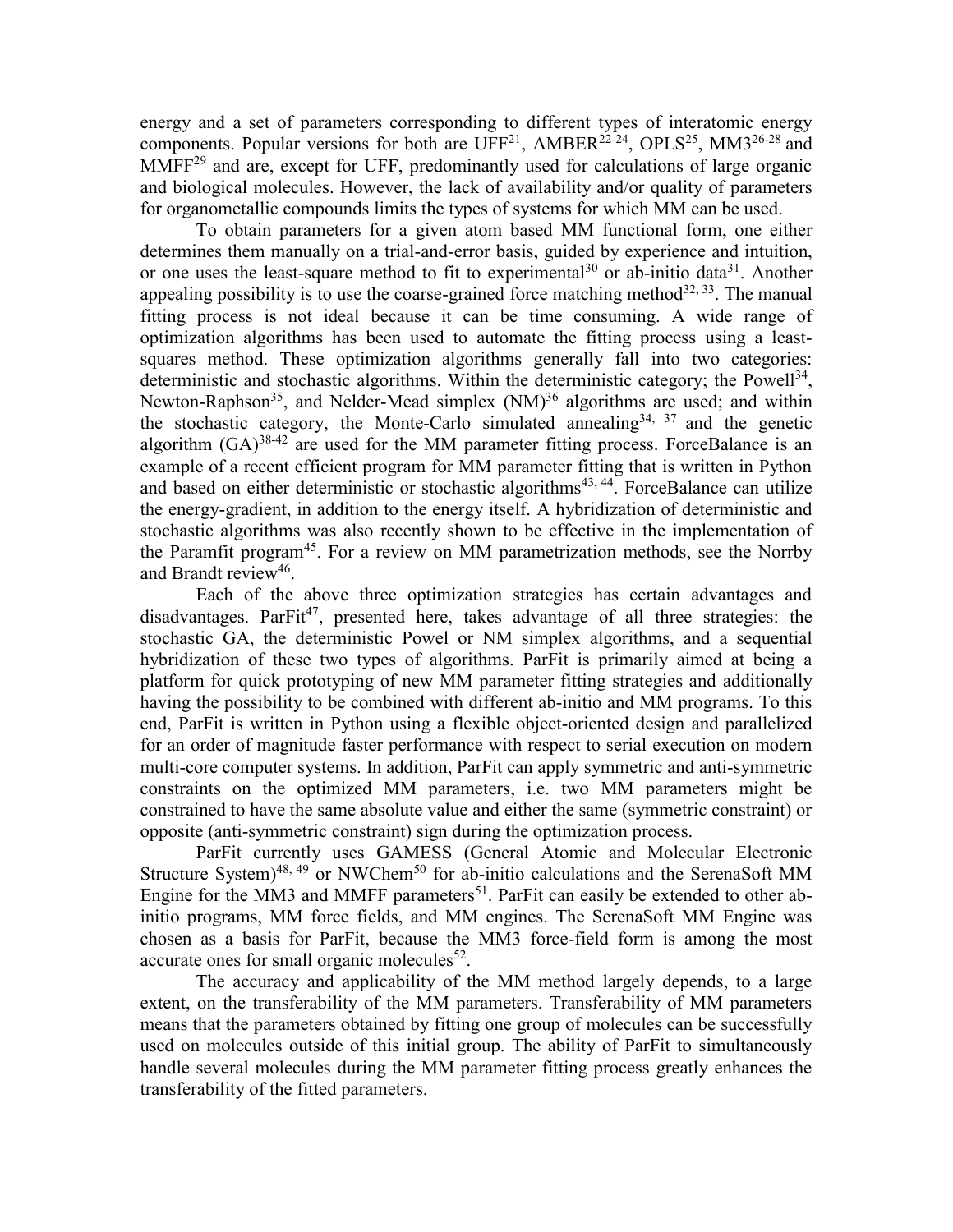# **Workflow and file structure**



Figure 1. A schematic representation of the ParFit workflow.

The overall MM-parameter fitting process workflow in ParFit can be broken down into four steps outlined in Figure 1. Figure 1A, a fully optimized molecular geometry is stored in a template GAMESS (or NWChem) input file which can be created using a visualization program such as MacMolPl<sup>53</sup>. The *Ginp.py* script uses the geometry from the template input file to generate a series of input files each containing molecular coordinates where a user specified geometric parameter, such as bond length, bond angle, or dihedral angle, is varied stepwise for a range of values.

Next, consider Figure 1B. The generated input files must be transferred from *~/ParFit/Data/Gamess* (or *~/ParFit/Data/Nwchem*) to a computational cluster and used for a sequence of ab-initio calculations. A sample utility file *~/ParFit/Utility/submit.py* illustrates how one may automate the submission process on a computational cluster. Each geometry is then optimized while keeping the specified geometric parameter fixed.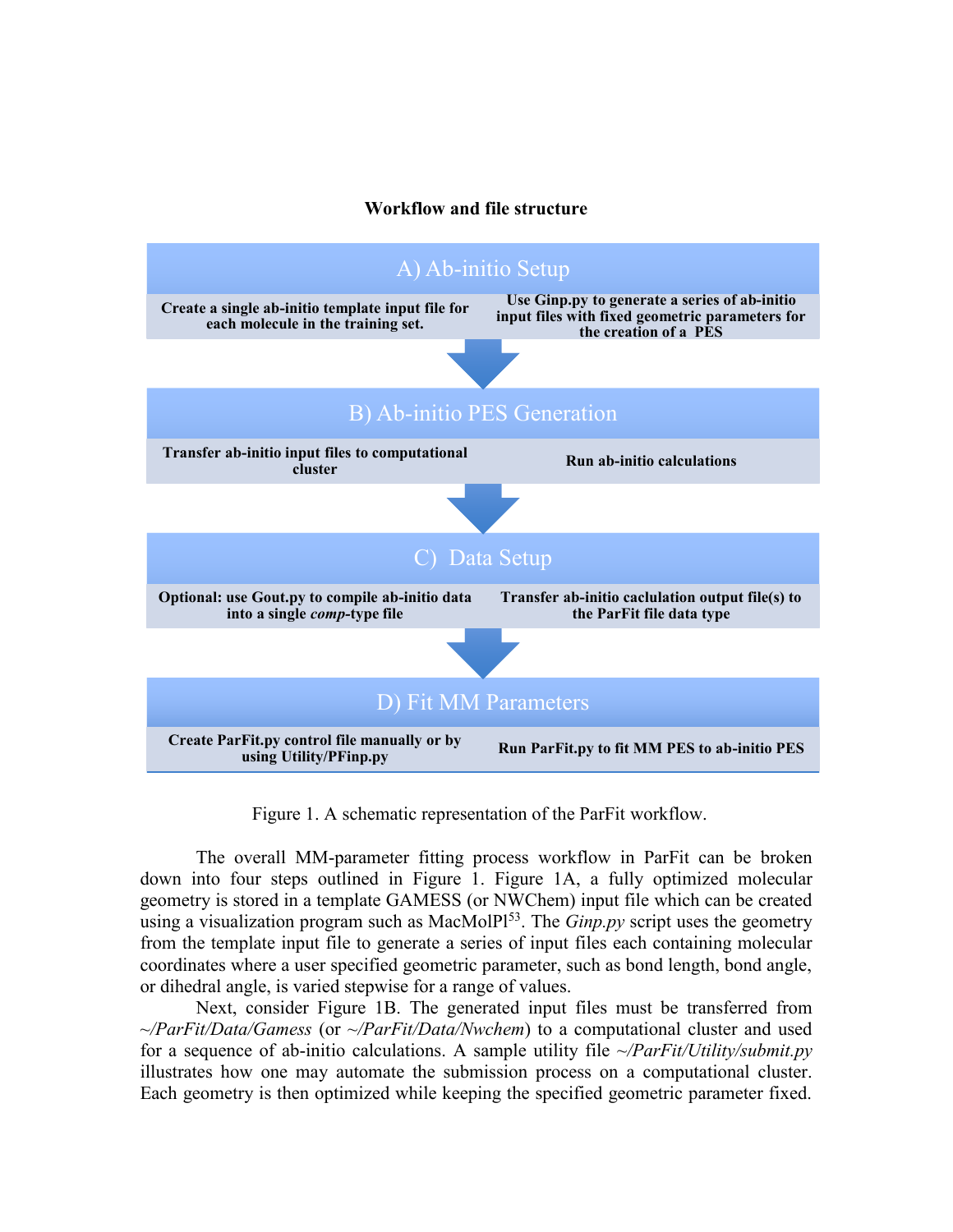After the computations are completed, Figure 1C, the resultant ab-initio calculation output files are transferred back to the appropriate directories, *~/ParFit/Data/Gamess* or *~/ParFit/Data/Nwchem*. ParFit uses the energy of the optimized geometries for each fixed geometric parameter to build a potential energy curve. To simplify the fitting process, *Gout.py* may then optionally be used to generate a single file, referred to as a *comp* file in the ParFit program, containing resulting pertinent information from the series of ab-initio calculations.

Lastly, as shown in Figure 1D, a *ParFit.py* control file containing the molecular and parameter information is generated manually or in an interactive session using the standalone utility program *~/ParFit/Utility/PFinp.py*. *ParFit.py*, the fitting control software, is invoked with the generated control file and the fitting process starts. Ginp.py, Gout.py and ParFit.py are the three driver programs that use the ParFit library of classes as described in the next section.

In addition to *PFinp.py*, the *~/ParFit/Utility* subdirectory contains utility scripts, such as *clean.py* for the cleanup of temporary subdirectories and files and *QM\_vs\_MM\_energies.py* for visualization of the fitting by the *matplotlib* Python library.

# **Object-oriented design and code structure**



Figure 2. A schematic representation of ParFit class hierarchy.

ParFit is written in an object-oriented fashion and as a result, extensions can be quickly and easily made. For example, although ParFit currently works only with the MM Engine<sup>51</sup> and GAMESS<sup>48, 49</sup> or NWChem<sup>50</sup>, for the MM and ab-initio data respectively, the software can easily be extended to work with virtually any other MM and ab-initio programs.

The backbone of ParFit consists of a relatively small hierarchy of classes: *Atom*, *Molecule*, *ScanElem*, *Scan*, *BondScan*, *AngleScan*, *DihAScan*, and *RunCmd*, as schematically depicted in Fig. 2. (The important class attributes and methods are listed in Fig. SI.1 from the Supplementary Information section.) The *Atom* and *Molecule* classes are contained in the *GeomStr.py* file. *GeomStr.py* also contains four Python dictionaries: the default charge, default mm3 type, default mmff94 type, and cov radii, that store the charge, mm3 type, mmff94 type, and covalent radii of atoms, respectively. The *Atom* and *Molecule* classes use geometric functions defined in the helper file *GeomCalc.py*. The *ScanElem*, *Scan*, *BondScan*, *AngleScan* and *DihAScan* classes are contained in the *Scan.py* file. The *RunCmd* class is contained in the helper file *Engine.py*. *Engine.py*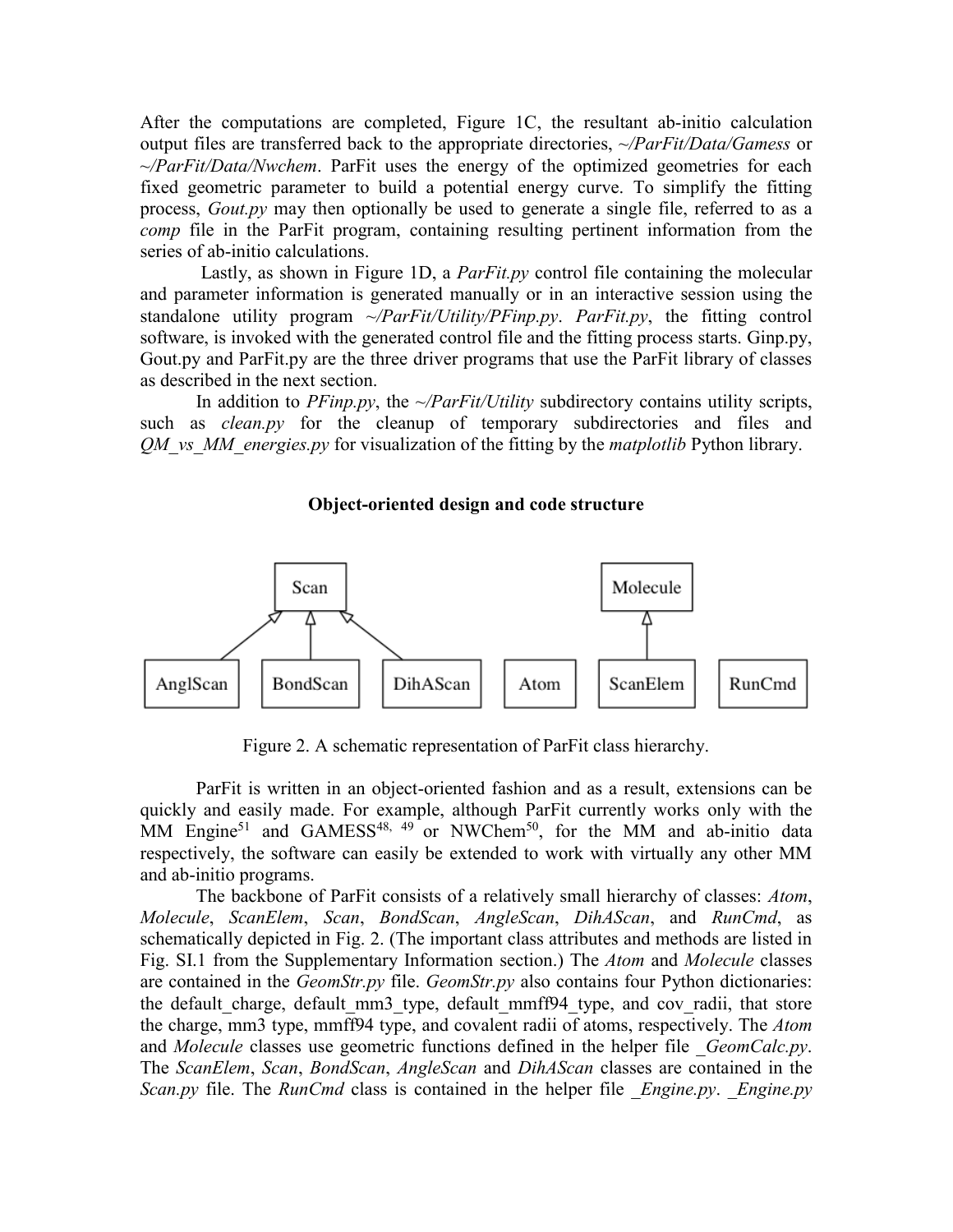also contains several functions pertinent to running the MM Engine. Another helper file, *IO.py*, contains helper functions that read and write the MM parameter file and read the ParFit input file. The *Ga.py* file contains a few GA related functions.

The class *Atom* encapsulates the atomic data that is relevant in the present context such as the atomic symbol, charge, Cartesian coordinate, and MM type for a particular atom. The MM type can currently be *mm3* or *mmff94* but the code can be extended to other MM types.

The class *Molecule* is constructed by a tuple of *Atoms* and has several member functions. Here tuple is used in the Python context and is essentially a sequence of immutable Python objects. Given a tuple of indices that correspond to atoms in a molecule, the member functions *calc\_dist()*, *calc\_angle()*, and *calc\_dihedral()* compute a distance, angle, and dihedral angle, respectively. The member functions *bond\_chng()*, *angl\_chng()*, and *diha\_chng()* change the bond length, bond angle, and dihedral angle, given a tuple of indices and a value of the respective change. The member function *set conn()* determines interatomic distances and forms the molecular connectivity structure based only on atomic coordinates. A molecular bond is declared to exist between *atom1* and *atom*2 if the interatomic distance between them is smaller than *cov\_radii(atom1)+cov\_radii(atom2)+wdv\_dist\_tol*, where *cov\_radii(atomN)* is the covalent radius of an atom type corresponding to "*atomN*" and the constant *wdv\_dist\_tol* is chosen to be 0.45 Å. The member function *bond\_ord()* automatically detects the bond order, i.e. whether a bond is single, double, or triple in character based on data in the Python dictionary *bond\_ords* that contains the corresponding cutoff distances. The member function *benz* ring() automatically detects benzene rings based on the established molecular connectivity.

The class *ScanElem* extends the class *Molecule* mainly by defining new member functions responsible for reading and writing GAMESS (or NWChem) and MM-engine input or output files.

The class *Scan* contains an extendable array that is filled by some of the member functions with instances of *ScanElem*. The read and write member functions of *Scan* delegate the read and write operations on individual *ScanElem*s to read and write member functions of the respective *ScanElem*s. For example, *read\_gamess\_outputs()* reads in data from a sequence of GAMESS (or NWChem) output files corresponding to a bond, angle, or dihedral angle scan. For each GAMESS (or NWChem) output file there is an associated instance of *ScanElem*. *read\_gouts\_data()* reads in data corresponding to a bond, angle, or dihedral angle scan from a single *comp*-type file. On the basis of the scan information stored in an array of *ScanElem*'s, the member function *write\_engine\_inputs()* creates a sequence of MM engine input files and the member function *run\_scan()* initiates MM engine runs with these input files. *run\_scan()* distributes the scan element runs across multiple cores on a given machine by the use of *Pool.map()* from the standard Python library *multiprocessing*. Each individual scan element run is initiated by *run\_elem()*. *run\_elem()* subsequently uses the *Run* member function of the *RunCmd* class from the helper file *Engine.py*. *run\_elem()* also uses the *read\_add()* and *write\_add()* functions from the helper file *IO.py. read add*() reads the current MM parameters that are being fitted, while *write\_add()* writes these parameters back after an update by the fitting algorithm. The MM engine output files corresponding to one bond, angle, or dihedral angle scan are read back to *Scan* by the member function *read\_engine\_outputs()*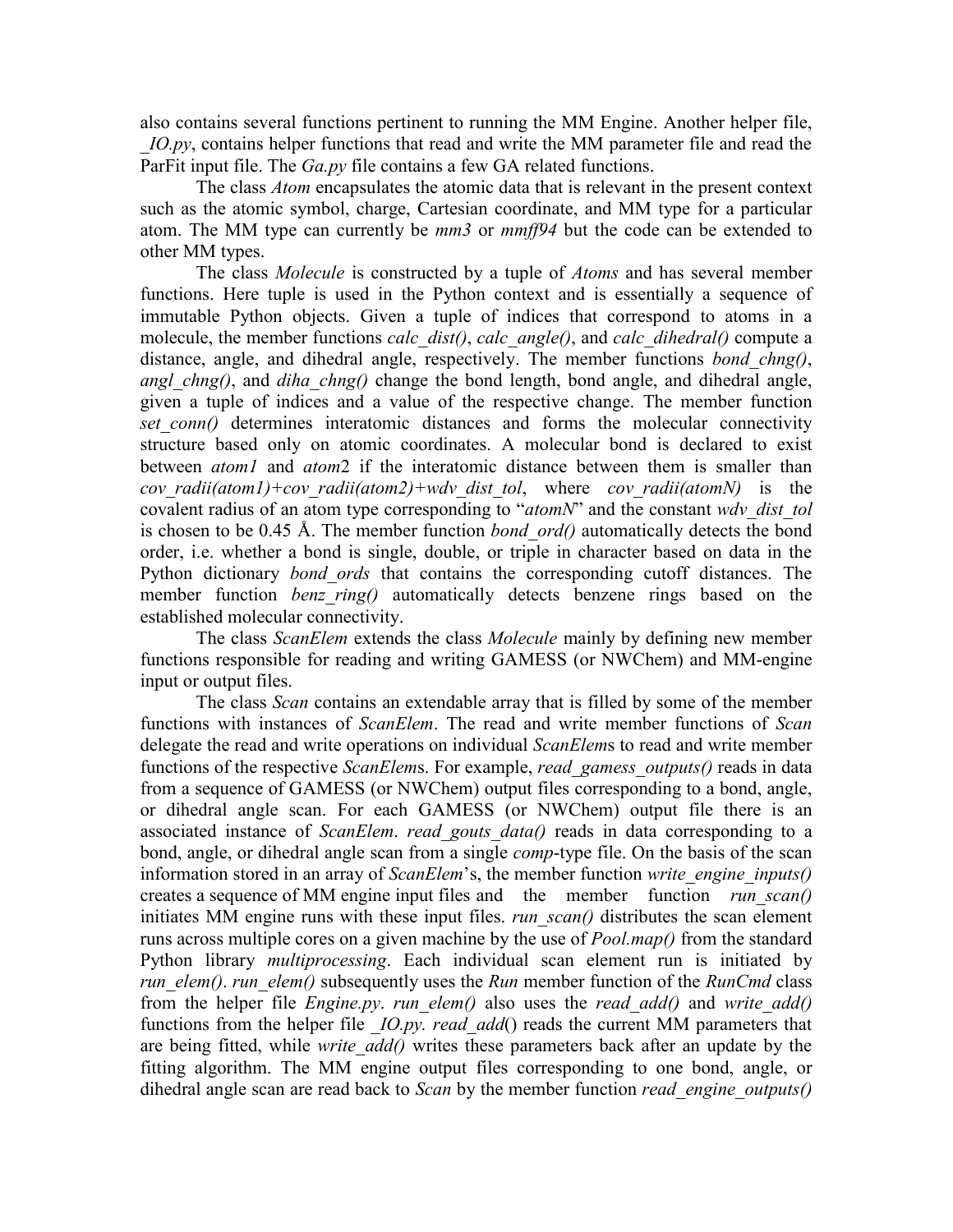and the root mean square error (RMSE) of the MM energies with respect to the relative ab-initio energies is calculated by the member function *calc\_rmse()*. The zero of the abinitio energy is shifted to the minimum or maximum of the MM energy or any other convenient reference energy.

The classes *BondScan*, *AngleScan*, and *DihAScan,* simple extensions of the base class *Scan,* set a member variable *self.\_styp* of the parent class *Scan* to *Bond*, *Angle*, or *DihA*, respectively. The member variable *self.\_styp* tunes the behavior of the *Scan* member functions to the respective scan type, i.e. depending on whether self. styp is *Bond, Angle*, or *DihA*. The base *Scan* member function acts as a member function of the *BondScan*, *AngleScan*, or *DihAScan* classes.

## **Fitting algorithms**

In the MM parameter fitting process, the RMSE is viewed as a function of the MM parameters; the fitting algorithm searches for a minimum in the MM parameter space. Three types of search algorithms are used in ParFit: the stochastic genetic algorithm (GA), the deterministic Powell or NM simplex algorithms (P/NM), and a hybrid algorithm that sequentially combines GA and P/NM algorithms (HYBR).

A limitation of the traditional deterministic optimization algorithms is that there is a high likelihood of the algorithms being trapped in a local minimum, because these algorithms utilize only local geometric information pertaining to the basin of the initial conditions.

The stochastic optimization methods in general, and the GA algorithm are particularly capable of avoiding the local-minima traps and they also do not rely on assumptions about the behavior of the target. An entire population of candidate solutions is considered at any given GA step and only one of these solutions happens to be the best. Nevertheless, the other members of the population sample the configuration space outside of the basin, where the current best solution belongs, and thus a better global solution may be found throughout the next GA steps. To make the next GA step, some of the members randomly crossover and mutate. Ultimately, a selection process, in which the fittest members survive, forms the next population.

The rationale behind the hybridization is that while GA is better than P/NM in avoiding the traps of false local minima, GA might nevertheless face a very slow convergence rate once the search is relatively close to the global minimum. At this stage, P/NM is usually able to find the "global minimum" faster than GA. In practice, it is rarely known if the found minimum is a unique global minimum. The typical RMSE function has numerous shallow local minima and much deeper quasi-degenerate global minima.

The Powell and NM simplex algorithms are implemented respectively by the *fmin* and *fmin\_powell* functions from the *optimize* part of the *SciPy* library, while the GA algorithm is implemented based on the *Deap* library<sup>54-56</sup>. In the GA algorithm, the roulette wheel selection is used to form a new generation from an old one. The population size is chosen to be 50, the crossover probability is 35% and the mutation probability is 5% per the recommendations in ref. 44; however, the ParFit code can easily be modified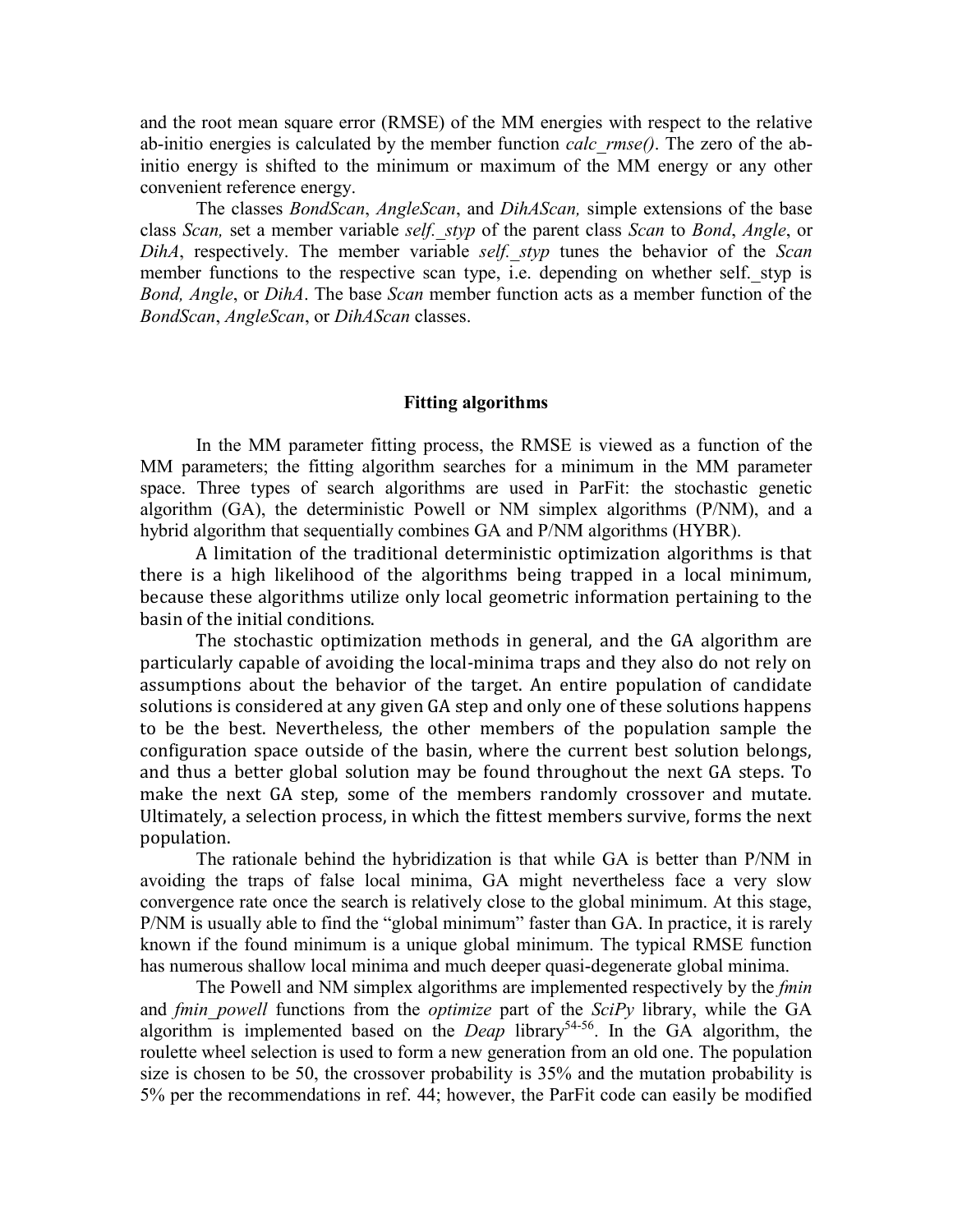for other GA algorithm variations. In the HYBR algorithm, the switchover between GA and P/NM occurs when the best fitness doesn't change for five generations<sup>45</sup>

The existence of multiple quasi-degenerate minima is the main reason behind the difficulty of obtaining MM parameters that are suitable for simultaneously describing different molecules. If, on the other hand, the MM parameters are applicable to molecules beyond those used in the fitting process, the MM parameters are transferable. Because ParFit allows multiple molecules to be simultaneously used in the parameter fit, the transferability of the fitted MM parameters is enhanced as compared to manual fitting. In addition, the optimized MM parameters are constrained to lie within reasonable upper and lower limits to avoid unphysical MM parameter minima.

# **Conclusion**

This article describes the object-oriented design, file and code structures, algorithms and functionality of a new object-oriented Python program called ParFit. The program automates the MM fitting process to recreate the ab-initio energy profile. ParFit is aimed at quickly prototyping new parameter fitting algorithms. The fitting process is currently based on the minimization of RMSE, either by the Nelder-Mead simplex method, genetic algorithm, or by a hybrid of the two. ParFit can simultaneously handle MM parameters corresponding to several geometric variables in several molecules, a capability that enables a faster development of transferable MM parameters. ParFit is about an order of magnitude faster when run in parallel on modern multi-core computer systems. In addition, ParFit can apply symmetric and anti-symmetric constraints on the optimized MM parameters.

#### **Acknowledgments**

The authors thank Benjamin Hay for useful discussions. This work is supported by the Critical Materials Institute, an Energy Innovation Hub funded by the U.S. Department of Energy, Office of Energy Efficiency and Renewable Energy, Advanced Manufacturing Office.

## Supporting Information

Illustrative examples of MM3 parameter fitting with ParFit are shown in the Supplementary Information section. Some of these examples demonstrate the enhanced transferability of the optimized MM3 parameters, when ParFit simultaneously optimizes several molecules.

#### **References**

1. Burkert, U.; Allinger, N.L. *Molecular Mechanics*, Am. Chem. Soc. Monograph No. 177, American Chemical Society, Washington, DC, 1982.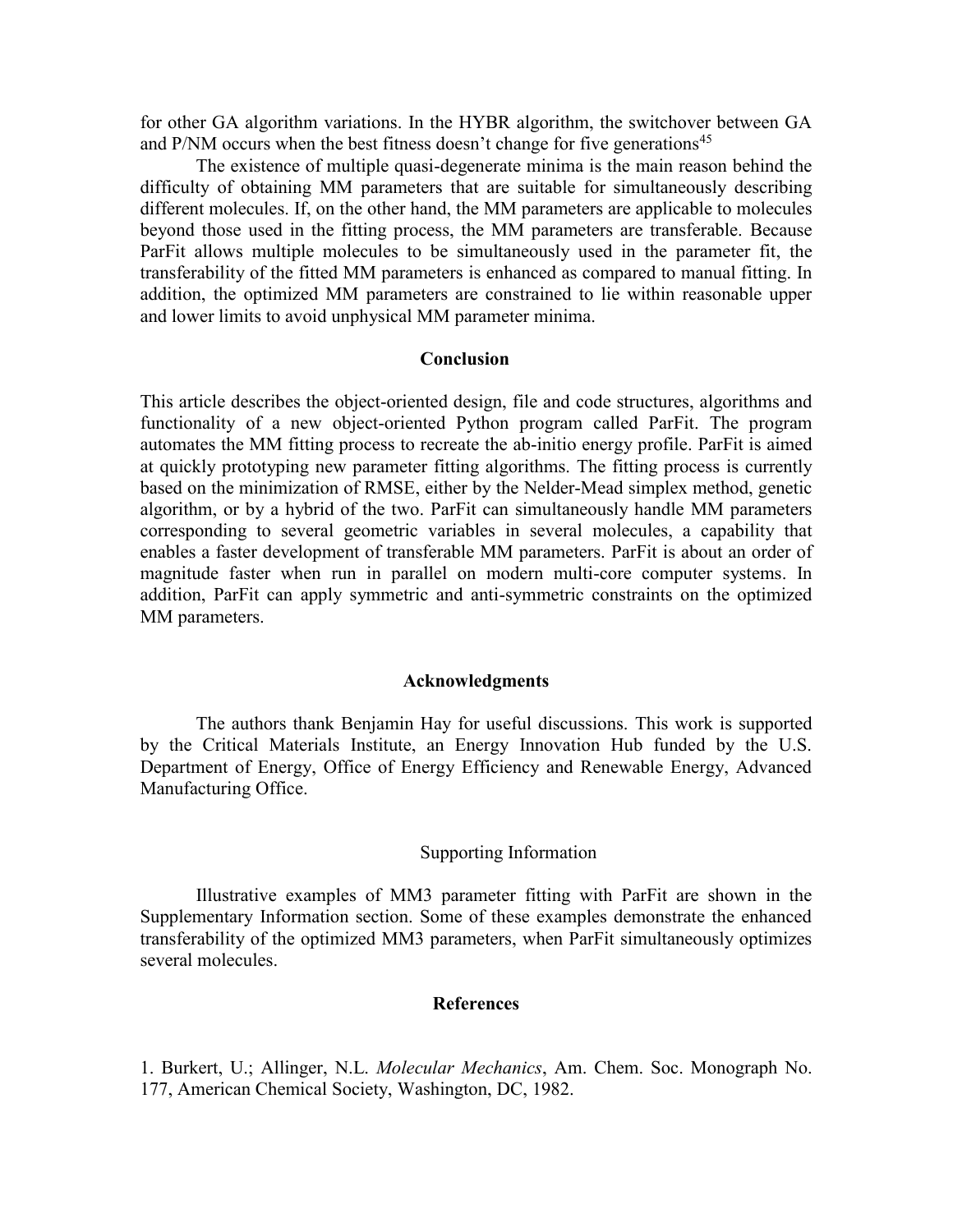2. Kollman, P. A.; Merz, K. M. Computer Modeling of the Interaction of Complex Molecules, *Acc. Chem. Res.* 1990, 23, 246-252.

3. McCammon, J. A.; Harvey, S. C. *Dynamics of Proteins and Nucleic Acids*, Cambridge University Press, New York, 1987.

4. Kollman, P. A. Free Energy Calculations: Applications to Chemical and Biochemical Phenomena, *Chem. Rev.* 1993, 93, 2395-2417.

5. Beveridge, D. I.; Dicapua, F. M. Free Energy via Molecular Simulations: Applications to Chemical and Biomolecular Systems, *Annu. Rev. Biophys. Biophys. Chem.* 1989, 18, 431-492.

6. Van Gunsteren, W. F.; Berendsen, H. J. C. Computer Simulation of Molecular Dynamics, *Angew. Chem. Int. Ed. Engl.* 1990, 29, 992-1023.

7. Jorgensen, W. L.; Chandrasekhar, J.; Madura, J. D.; Impey, R. W.; Klein, M. L. Comparison of Simple Potential Functions for Simulating Liquid Water, *J. Chem. Phys.* 1983, 79, 926-935.

8. Miller, K. J.; Hinde, R. J.; Anderson, J. First and Second Derivative Matrix Elements for the Stretching, Bending, and Torsional Energy, *J. Comput. Chem.* 1989, 10, 63-76.

9. Mohamadi, F.; Richards, N. G. J.; Guida, W. C.; Liskamp, R.; Lipton, M.; Caufield, C.; Chang, G.; Hendrickson, T.; Still, W. C. Macromodel—an Integrated Software System for Modeling Organic and Bioorganic Molecules Using Molecular Mechanics, *J. Comput. Chem.* 1990, 11, 440-467.

10. Wang, W.; Wang, L.; Kollman, P. A. What Determines the Van Der Waals Coefficient β in the LIE (Linear Interaction Energy) Method to Estimate Binding Free Energies using Molecular Dynamics Simulations?, *Prot. Struct. Funct. Genet.* 1999, 34, 395-402.

11. Srinivasan, J.; Miller, J.; Kollman, P. A.; Case, D. A. Continuum Solvent Studies of the Stability of RNA Hairpin Loops and Helices, *J. Biol. Struct. Dyn.* 1998, 16, 671-681.

12. Chong, L. T.; Duan, Y.; Wang, L.; Massova, I.; Kollman, P. A.; Molecular Dynamics and Free-Energy Calculations Applied to Affinity Maturation in Antibody 48G7, *Proc. Natl. Acad. Sci. USA* 1999, 96, 14330-14335.

13. Massova, I.; Kollman, P. A. Combined Molecular Mechanical and Continuum Solvent Approach (MM-PBSA/GBSA) to Predict Ligand Binding, *Perspect. Drug Discov. Des.* 2000, 18, 113-135.

14. Massova, I.; Kollman, P. A. Computational Alanine Scanning to Probe Protein-Protein Interactions: a Novel Approach to Evaluate Binding Free Energies, *J. Am. Chem. Soc.* 1999, 121, 8133-8143.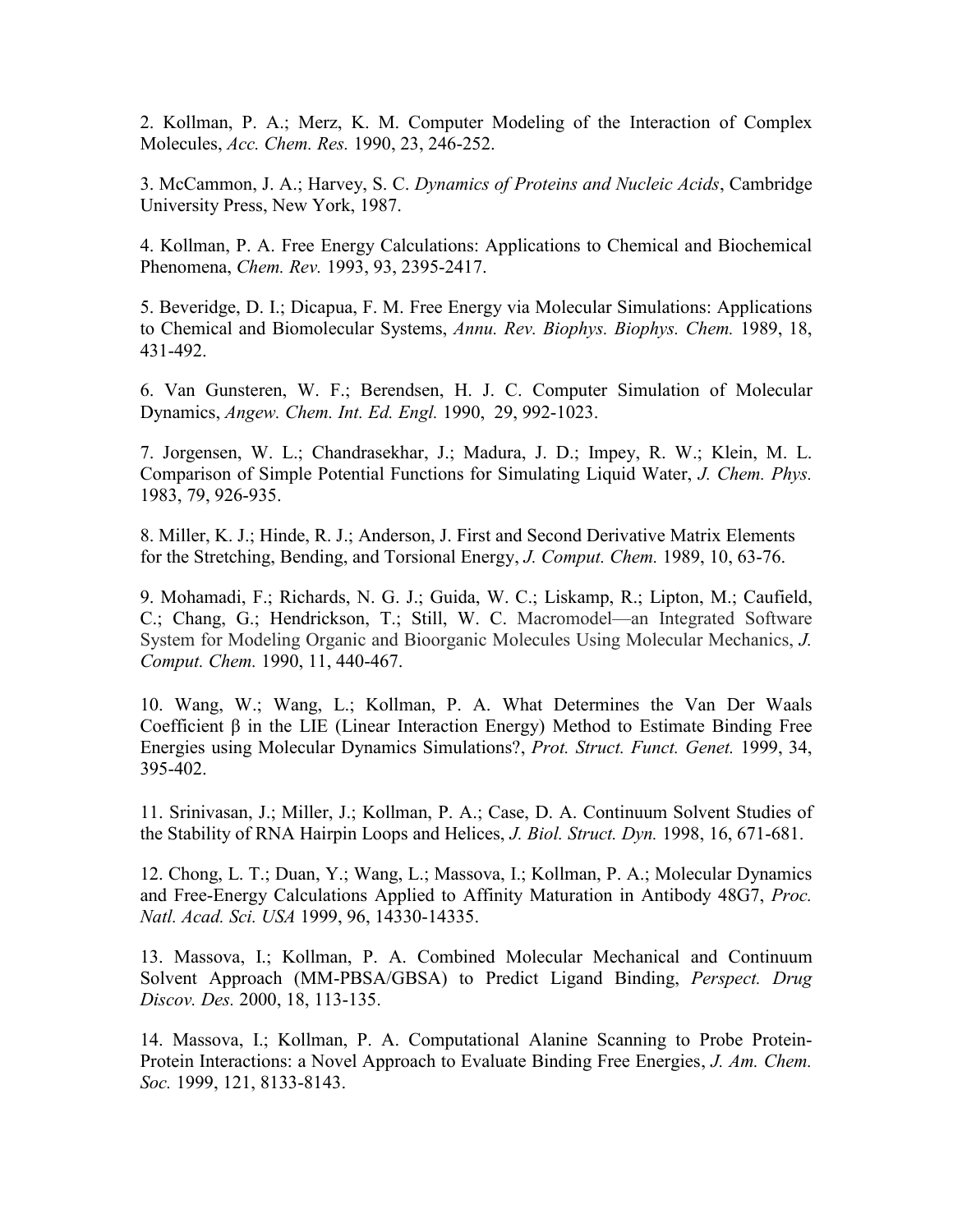15. Lee, M. R.; Duan, Y.; Kollman, P. A. Use of MM-PB/SA in Estimating the Free Energies of Proteins: Application to Native, Intermediates, and Unfolded Villin Headpiece, *Prot. Struct. Funct. Genet.* 2000, 39, 309-316.

16. Reyes, C. M.; Kollman, P. A. Investigating the Binding Specificity of U1A-RNA by Computational Mutagenesis, *J. Mol. Biol.* 2000, 295, 1-6.

17. Radmer, R. J.; Kollman, P. A. The Application of Three Approximate Free Energy Calculations Methods to Structure Based Ligand Design: Trypsin and its Complex with Inhibitors, *J. Comput.-Aided Mol. Des.* 1998, 12, 215-227.

18. Darden, T.; York, D.; Pedersen, L. Particle Mesh Ewald: An N-log(N) Method for Ewald Sums in Large Systems, *J. Chem. Phys.* 1993, 98, 10089-10093.

19. Essmann, U.; Perera, L.; Berkowitz, M. L.; Darden, T.; Lee, H.; Pedersen, L. A Smooth Particle Mesh Ewald Method, *J. Chem. Phys.* 1995, 103, 8577-8593.

20. Moller, C.; Plesset, M. S. Note on an Approximation Treatment for Many-Electron Systems, *Phys. Rev.* 1934, 46, 618-622.

21. Rapper, A. K.; Colwell, K. S.; Casewit, C. J. Application of a Universal Force Field to Metal Complexes*, Inorg. Chem,* 1993, 32, 3438-3450.

22. Cornell, W. D.; Cieplak, P.; Bayly, C. I.; Gould, I. R.; Merz, Jr., K. M.; Ferguson, D. M.; Spellmeyer, D. C.; Fox, T.; Caldwell, J. W.; Kollman, P. A. A Second Generation Force Field for the Simulation of Proteins, Nucleic Acids, and Organic Molecules, *J. Am. Chem. Soc.* 1995, 117, 5179-5197.

23. Wang, J.; Cieplak, P.; Kollman, P. A. How Well Does a Restrained Electrostatic Potential (RESP) Model Perform in Calculating Conformational Energies of Organic and Biological Molecules?, *J. Comput. Chem.* 2000, 21, 1049-1074.

24. Dixon, R. W.; Kollman, P. A. Advancing Beyond the Atom-Centered Model in Additive and Nonadditive Molecular Mechanics, *J. Comput. Chem.* 1997, 18, 1632-1646.

25. Jorgensen, W. L.; Tirado-Rives, J. The OPLS [Optimized Potentials for Liquid Simulations] Potential Functions for Proteins, Energy Minimizations for Crystals of Cyclic Peptides and Crambin, *J. Am. Chem. Soc.* 1988, 110, 1657-1666 .

26. Allinger, N. L.; Yuh, Y. H.; Lii, J. H. Molecular Mechanics. The MM3 Force Field for Hydrocarbons. 1, *J. Am. Chem. Soc,* 1989, 111, 8551-8566.

27. Lii, J. H.; Allinger, N. L. Molecular Mechanics. The MM3 Force Field for Hydrocarbons. 2, *J. Am. Chem. Soc.* 1989, 111, 8566-8575.

28. Lii, J. H.; Allinger, N. L. Molecular Mechanics. The MM3 Force Field for Hydrocarbons. 3, *J. Am. Chem. Soc.* 1989, 111, 8576-8582.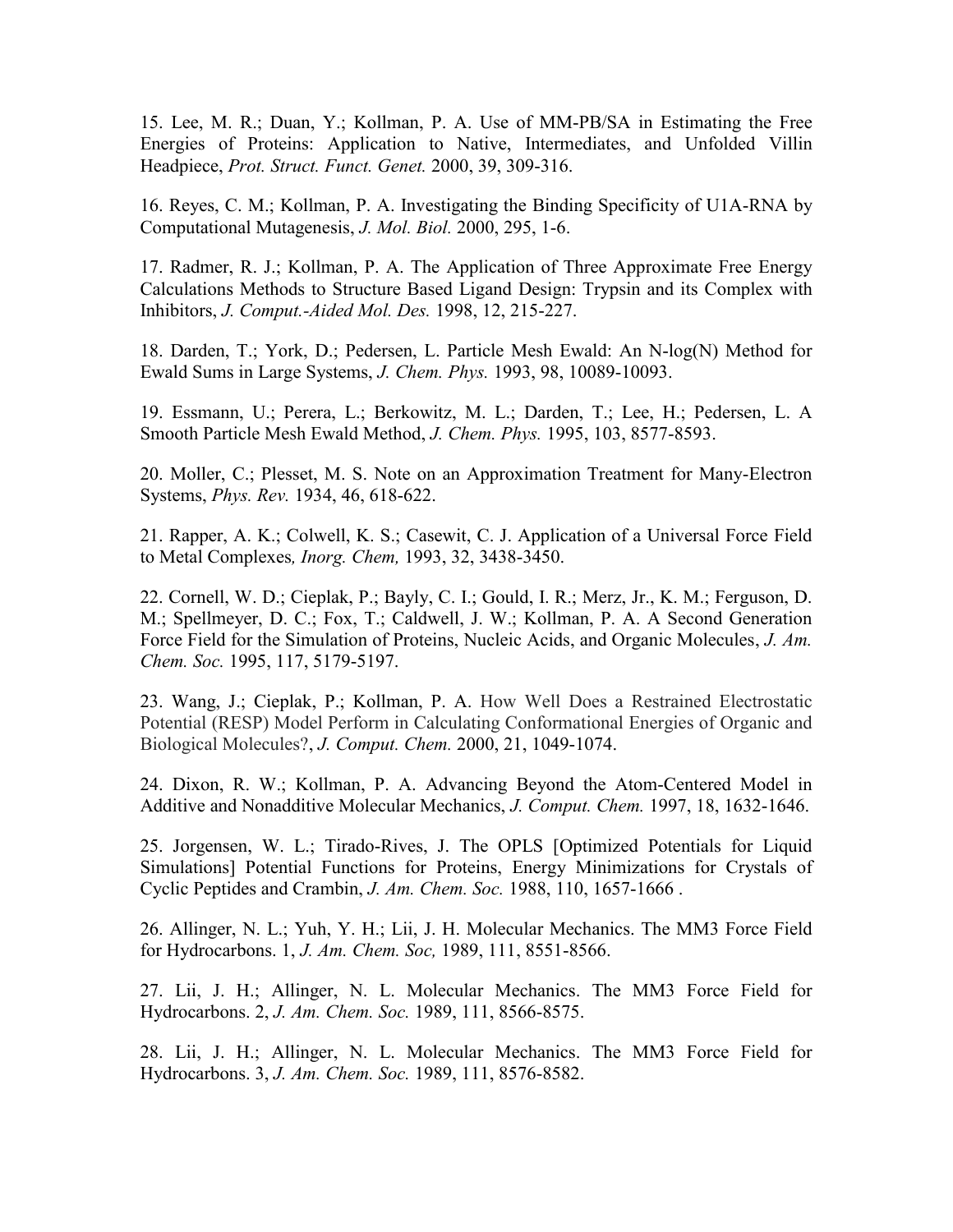29. Halgren, T. A. Merck Molecular Force Field. I. Basis, Form, Scope, Parameterization, and Performance of MMFF94, *J. Comput. Chem.* 1996, 17, 490-519.

30. Justin, A. L.; Huang, J.; Roux, B.; MacKerell, Jr., A. D. An Empirical Polarizable Force Field Based on the Classical Drude Oscillator Model: Development History and Recent Applications, *Chem. Rev.* 2016, 116, 4983-5013.

31. Palmo, K.; Mannfors, B.; Mirkin, N. G.; Krimm, S. Potential Energy Functions: from Consistent Force Fields to Spectroscopically Determined Polarizable Force Fields, *Biopolymers* 2003, 68, 383-394.

32. Izvekov, S.; Parrinello, M.; Burnham, C. J.; Voth, G. A. Effective Force Fields for Condensed Phase Systems from Ab Initio Molecular Dynamics Simulation: a New Method for Force-Matching, *J. Chem. Phys.* 2004, 120, 10896-10913.

33. Izvekov, S.; Voth, G. A. Multiscale Coarse Graining of Liquid-State Systems, *J. Chem. Phys.* 2005, 123, 134105-1-1341015-13.

34. Brommer, P.; Gahler, F. Potfit: Effective Potentials from Ab-Initio Data, *Model. Simul. Mater. Sci. Eng.* 2007, 15, 295-304.

35. Norrby, P. O.; Liljefors, T. Automated Molecular Mechanics Parameterization with Simultaneous Utilization of Experimental and Quantum Mechanical Data, *J. Comput. Chem.* 1998, 19, 1146-1166.

36. Faller, R.; Schmitz, H.; Biermann, O.; Muller-Plathe, F. Automatic Parameterization of Force Fields for Liquids by Simplex Optimization, *J. Comput. Chem.* 1999, 20, 1009- 1017.

37. Guvench, O.; MacKerell, Jr., A. D. Automated Conformational Energy Fitting for Force-Field Development, *J. Mol. Model.* 2008, 14, 667-679.

38. Wang, J. M.; Kollman, P. A. Automatic Parameterization of Force Field by Systematic Search and Genetic Algorithms, *J. Comput. Chem.* 2001, 22, 1219-1228.

39. Pahari, P.; Chaturvedi, S. Determination of Best-Fit Potential Parameters for a Reactive Force Field using a Genetic Algorithm, *J. Mol. Model.* 2012, 18, 1049-1061.

40. Okur, A.; Strockbine, B.; Hornak, V.; Simmerling, C. Using PC Clusters to Evaluate the Transferability of Molecular Mechanics Force Fields for Proteins, *J. Comput. Chem.* 2003, 24, 21-31.

41. Strassner, T.; Busold, M.; Hermann, W. A. MM3 Parametrization of Four- and Five-Coordinated Rhenium Complexes by a Genetic Algorithm—Which Factors Influence the Optimization Performance?, *J. Comput. Chem.* 2002, 23, 282-290.

42. Tafipolsky, M.; Schmid, R. Systematic First Principles Parameterization of Force Fields for Metal−Organic Frameworks using a Genetic Algorithm Approach, J*. Phys.*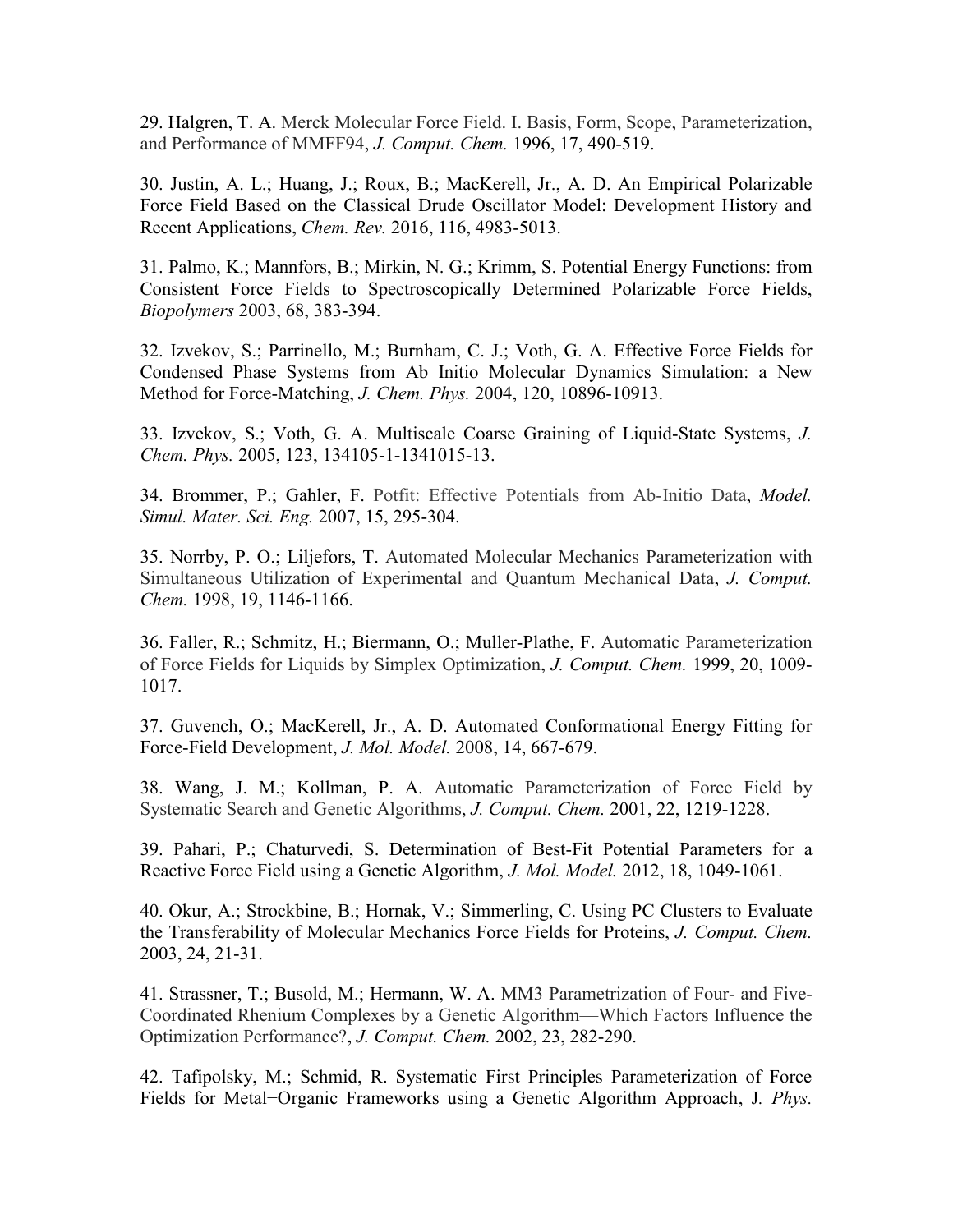*Chem. B* 2009, 113, 1341-1352.

43. Wang, L.-P.; Chen, L.; Van Voorhis, T. Systematic Parametrization of Polarizable Force Fields from Quantum Chemistry Data, *J. Chem Theory Comput.* 2013, 9, 452-460.

44. Wang, L.-P.; Martinez, T. J.; Pande, V. S. Building Force Fields: An Automatic, Systematic, and Reproducible Approach, *J. Phys Chem. Lett*. 2014, 5, 1885-1891.

45. Betz, R. M.; Walker, R. C. Paramfit: Automated Optimization of Force Field Parameters for Molecular Dynamics Simulations, *J. Comput. Chem.* 2015, 36, 79-87.

46. Norrby, P. O.; Brandt, P. Deriving Force Field Parameters for Coordination Complexes, *Coord. Chem. Rev.* 2001, 212, 79-109.

47.<http://github.com/fzahari/ParFit> (Last Accessed: Jan. 1, 2017).

48. Schmidt, M. W.; Baldridge, K. K.; Boatz, J. A.; Elbert, S. T.; Gordon, M. S.; Jensen, J. H.; Koseki, S.; Matsunaga, N.; Nguyen, K. A.; Su, S.; Windus, T. L.; Dupuis, M.; Montgomery, J. A. General Atomic and Molecular Electronic Structure System, *J. Comput. Chem.* 1993, 14, 1347-1363.

49. Gordon, M. S.; Schmidt, M. W. *Advances in Electronic Structure Theory: GAMESS a Decade Later*, In *"Theory and Applications of Computational Chemistry: the First Forty Years"* by C. E. Dykstra, G. Frenking, K. S. Kim, G. E. Scuseria (editors), Elsevier, Amsterdam, 2005; pp. 1167-1189.

50. Valiev, M.; Bylaska, E. J.; Govind, N.; Kowalski, K.; Straatsma, T. P.; van Dam, H. J. J.; Wang, D.; Nieplocha, J.; Apra, E.; Windus, T. L.; de Jong, W. A. NWChem: A Comprehensive and Scalable Open-Source Solution for Large Scale Molecular Simulations, *Comput. Phys. Commun.* 2010, 181, 1477-1489.

51. Gilbert, K. MM Engine of PCModel, Version 9.2, Serena Software, Bloomington, Indiana,http://www.serenasoft.com/ (Last Accessed: Dec. 20, 2016).

52. Gundertofte, K.; Liljefors, T.; Norrby, P. O. A Comparison of Conformational Energies Calculated by Several Molecular Mechanics Methods, *J. Comput. Chem.* 1996, 17, 429-449.

53. Bode, B. M.; Gordon, M. S. MacMolPlt: A Graphical User Interface for GAMESS, *J. Mol. Graphics and Modeling* 1999, 16, 133.

54. Distributed Evolutionary Algorithms in Python, [http://deap.gel.ulaval.ca](http://deap.gel.ulaval.ca/) (Last Accessed: Dec. 20, 2016)

55. F.-A. Fortin, F.-M. De Rainville, M.-A. Gardner, M. Parizeau, C. Gagne, Deap: Evolutionary Algorithms Made Easy, *J. Mach. Learn. Res.* 2012, 13, 2171-2175.